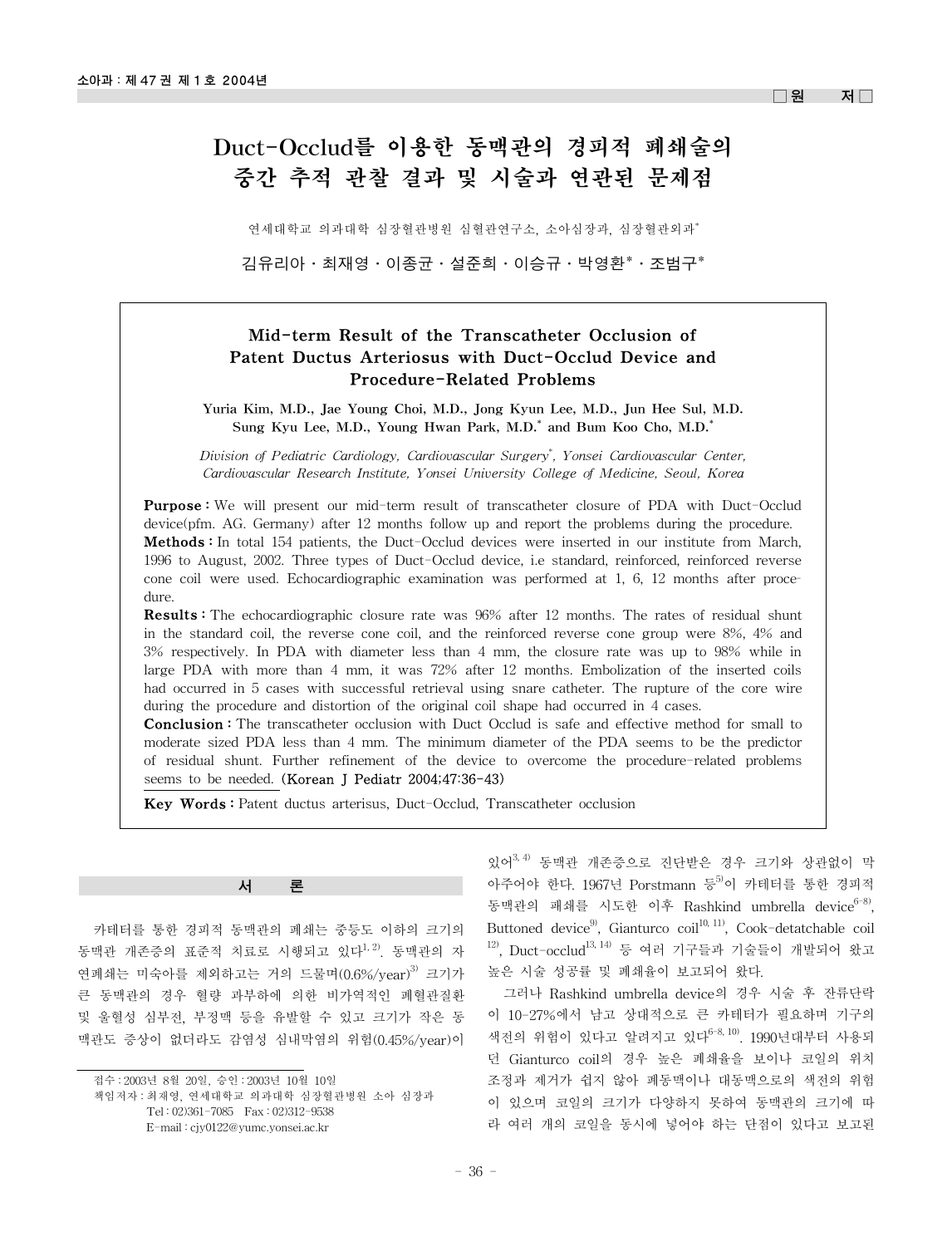바 있다15-17). 최근에는 의도대로 코일의 분리가 가능한 장치를 이용하여 이러한 색전의 위험을 줄이고 기구가 삽입되기 전 위 치의 재조정이 용이하도록 개발된 Cook-detachable coil<sup>12)</sup> 및 Duct-Occlud가 주로 사용되고 있다. Duct-Occlud는 0.028 mm 스테인레스강 재질로 만들어진 모래시계형태나 이중원추형 형태 의 코일로 독특한 controlled-release system으로 코일을 완전 히 장착하기 전 코일을 제거하거나 여러 번 위치 조정이 가능하 다는 장점이 있어 여러 기관에서 사용중이나 아직 장기간의 추 적 관찰 결과에 대한 보고는 부족한 상태이다14, 18, 20).

저자들은 본원에서 Duct-Occlud 기구를 이용하여 경피적 동 맥관 폐쇄술을 시행받은 154명의 환자들을 대상으로 최소 1년간 의 추적 관찰 후 잔류단락의 여부 및 잔류단락의 발생에 영향을 미치는 인자들을 분석하였으며 시술 도중 발생한 문제점과 합병 증에 대해 보고하고자 한다.

#### 대상 및 방법

#### 1. 대 상

1996년 3월부터 2002년 8월까지 연세대학교 심장혈관센터 심 장소아과에서 흉부방사선검사, 심전도, 심초음파검사로 다른 심 장 질환을 동반하지 않는 동맥관 개존증으로 진단받고 Duct-Occlud(pfm. AG Germany)를 이용하여 경피적 동맥관 폐쇄술 을 시행받은 154명의 환자들을 대상으로 하였다. 총 162회의 시 술이 시행되었으며 시술에 실패한 4명의 환자들을 제외한 150명 을 대상으로 결과를 분석하였다. 150명 중 4명은 이전에 Rashkind umbrella device나 Gianturco coil로 시술을 받았던 환자 들이었고 5명은 수술적 결찰 후 잔류단락으로 진단받은 환자들 이었다.

## 2. 기 구

초기에 사용되던 표준형 코일(standard coil)은 모래시계형태 의 스테인레스강 코일로 본원에서는 1996년부터 24명의 환자(16 %)에서 표준형 코일이 사용되었다. 1997년 9월 이후부터 48명 의 환자(33%)에서 강화형 코일(reinforced coil)이 사용되었으며 1999년 3월부터는 78명(51%)의 환자에서 역전 이중 원추형 코 일(reinforced reverse cone coil)이 사용되었다. 강화형 코일 (reinforced coil)은 좀더 두꺼운 스테인레스강으로 만들어졌고 기구의 대동맥쪽으로 삽입될 부분이 이중으로 감겨 강도(stiffness)가 더 강화되었다. 역전 이중 원추형 코일(reinforced reverse cone coil)은 큰 동맥관의 폐쇄율을 향상시키려는 목적으 로 개발되었으며 강화형 코일(reinforced coil)과 유사하나 폐동 맥쪽 코일의 winding이 반대방향으로 역전되어 이중 원추형 구 조(cone in cone configuration)를 이루게 됨으로써 보다 견고 한 형태를 이루어 동맥관의 국소적 모양에 맞도록 고안되었다<sup>20)</sup> (Fig. 1A, 1B).

## 3. 시술 방법

시술은 케타민 정맥마취하에 시행하였다. 대퇴정맥과 대퇴동 맥에 4 또는 5 French 유도관(sheath)을 넣고 통상적인 심도자 술을 시행한 다음 4 또는 5 French pigtail 카테터로 대동맥 조 영술을 시행하여 동맥관의 직경과 형태를 확인하고 적절한 크기 의 Duct-Occlud 기구를 선택하였다. 코일은 core wire에 독특 한 snap-in mechanism으로 연결되어 코일을 장착 후 원하는 시점에서 분리가 가능하다. Occlu-cath을 대퇴정맥을 통해 우심 실, 폐동맥, 동맥관을 지나 하행대동맥까지 전진시킨 후 코일이 장착된 positioner system을 Occlu-cath에 넣어 Occlu-cath의 끝에 도달하도록 전진시킨다. 펼치고자 하는 distal winding의 길이만큼 pusher ring을 앞으로 이동시키고 positioner를 밀어 하행대동맥에서 distal winding을 풀어주고 Occlu-cath과 positioner를 당겨 coil이 대동맥쪽 팽대부에 걸리도록 한다. 이후 동 맥관의 최소 직경내에서 같은 방법으로 middle winding을 풀어 주고 Occlu-cath과 positioner를 폐동맥쪽으로 당겨 나머지



Fig. 1A. Duct-Occlud device(Standard coil or Reinforced coil).



Fig. 1B. Duct-Occlud device(Reinforced reverse cone coil).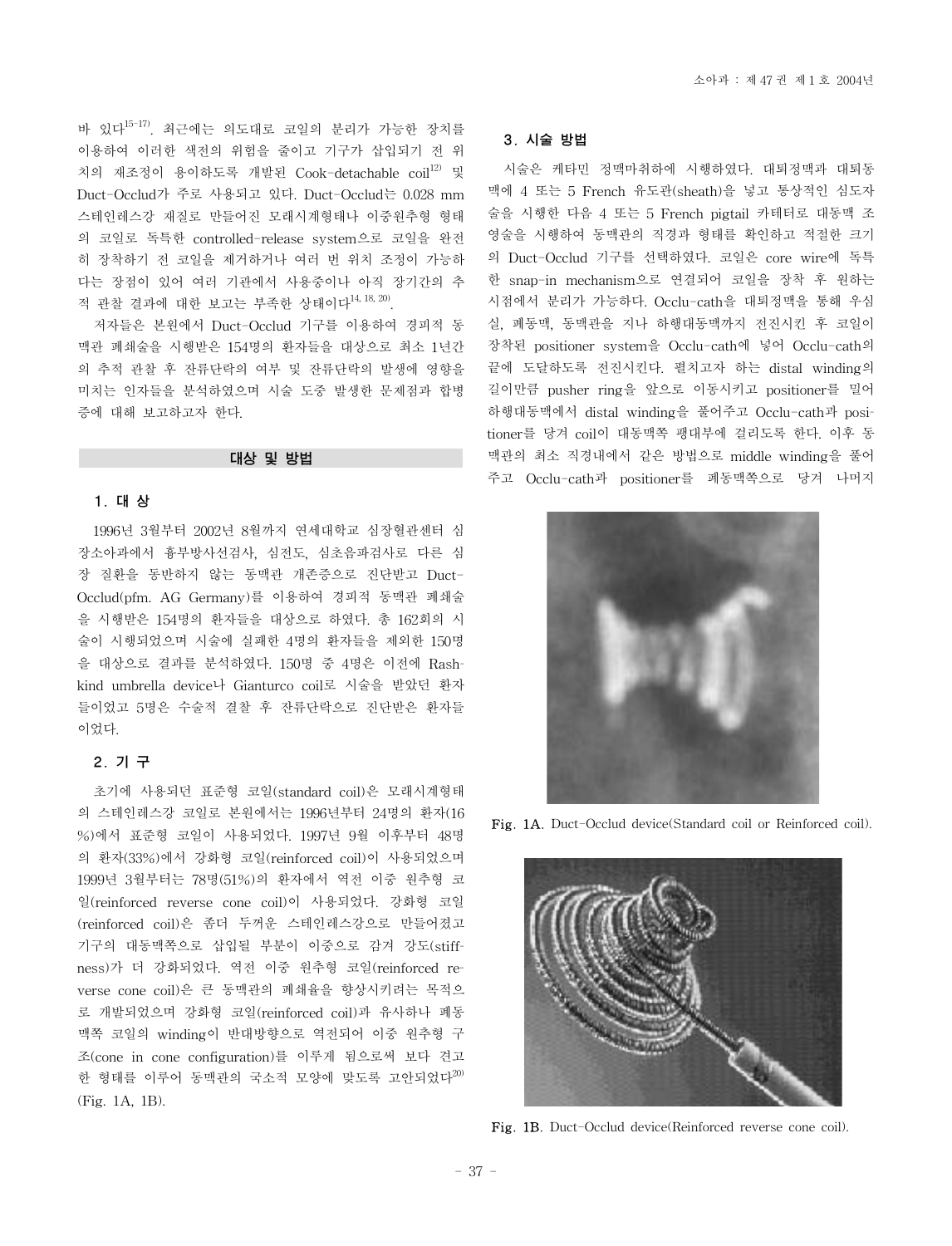winding을 풀고 난 후 혈관조영술로 코일의 위치를 확인한다. 코일의 위치가 적절하면 코일을 분리한다. 15분 후에 혈관조영 술을 시행하여 코일의 위치와 폐쇄 여부를 확인한다.

#### 4. 추적 관찰

환자들은 시술 당일 저녁 및 다음날 아침 흉부방사선 촬영으 로 코일의 위치를 확인하였고 퇴원 전 이학적 검사 및 심초음파 검사를 시행하였다. 이후 1개월, 6개월, 12개월에 외래에서 이학 적 검사 및 심초음파검사로 동맥관의 폐쇄 여부를 확인하였다. 12개월에 시행한 초음파상 잔류단락이 지속되는 환자들은 3개월 또는 6개월 이후 초음파를 다시 시행하였다. 심초음파상 폐동맥 및 하행대동맥에 color flow disturbance가 확인될 경우 잔류단 락으로 정의하였다.

## 5. 통계적 분석

결과는 중간값과 표준편차로 표현하였다. 각 군간의 여러 지 표들의 비교는 Student's t-test와 ANOVA test로 시행하였으 며 *P*-value가 0.05 이하일 경우 통계학적으로 의미가 있다고 판단하였다. 추적 관찰 기간에 따른 잔류단락의 비율은 백분율로 표시하였다.

| <b>Table 1.</b> Characteristics of the Patients( $n=150$ ) |
|------------------------------------------------------------|
|------------------------------------------------------------|

| Parameter                      | Data <sup>*</sup>         |
|--------------------------------|---------------------------|
| Age(month)                     | $88 \pm 136(38)(6 - 780)$ |
| Male: Female                   | 1:2.3                     |
| Body weight $(kg)$             | $21 \pm 16(15)(6-79)$     |
| Minimum diameter of ductus(mm) | $2.9 \pm 1.1(0.8 - 6.0)$  |
| $Qp:Qs$ ratio <sup>†</sup>     | $1.4 \pm 0.4(1.0 - 2.7)$  |
| Fluoroscopy time(min)          | $13 \pm 7(6 - 45)$        |

\* All data expressed as mean±standard deviation(median)  $^{\dagger}$ Qp/Qs ratio : Flow for pulmonary and systemic circuits

#### 결 과

## 1. 코일의 종류에 따른 환자군의 특성

총 150명의 환자에서 성공적으로 시술이 시행되었다. 환자들 의 연령은 6개월에서 780개월로 평균 38개월이었으며 체중은 6 kg에서 79 kg으로 평균 15 kg이었다. 동맥관의 최소 직경의 평 균값은 2.9±1.1 mm였으며 폐혈류와 체혈류의 비(Qp/Qs)의 평 균값은 1.4±0.4였다(Table 1).

표준형 코일을 장착한 24명의 환자들의 평균 동맥관 최소직 경은 2.6±1.0 mm였으며 Qp/Qs의 평균값은 1.4±0.3이었다. 48 명의 환자에서 강화형 코일을 장착하였고 평균 동맥관의 최소직 경은 3.0±0.8 mm였고 Qp/Qs의 평균은 1.5±0.4였다. 78명의 환자에서 역전 이중 원추형 코일을 장착하였고 환자들의 동맥관 의 최소직경은 2.9±1.3 mm였고 Qp/Qs의 평균값은 1.4±0.4였 다(Table 2). 코일의 종류에 따른 각 환자군의 성별이나 체중, 동맥관의 최소직경, 혈역학적 지표들에서 통계학적으로 의미있는 차이는 없었다.

## 2. 잔류 단락

12개월 후 심초음파상 총 6명의 환자에서 코일 삽입 후 잔류 단락이 관찰되었다. 표준형 코일을 삽입한 군에서 1개월에 54% 에서 잔류단락이 관찰되었고 6개월에 25%, 12개월에 8%, 12개 월 이후 8%에서 잔류단락이 남아 있었다. 강화형 코일을 삽입 한 경우 1개월에 잔류단락은 70%였으나 6개월에는 42%, 12개 월에는 10%, 12개월 이후 6%에서 잔류단락이 확인되었다. 역전 이중 원추형 코일을 삽입한 경우에는 1개월에 47%, 6개월에 28 %에서 잔류단락이 관찰되었고 12개월에 6%, 12개월 이후 3% 에서 잔류단락이 확인되었다(Table 3, Fig. 2).

#### 3. 잔류단락에 영향을 주는 인자

시술 12개월 후 동맥관이 완전히 패쇄된 군과 잔류단락이 남 았던 환자군 간 임상적 특성 및 혈역학적 특성에 대해 비교하였 다. 시술당시 동맥관의 최소 직경은 잔류단락이 남은 군은 3.9±

|  |  |  | <b>Table 2.</b> Clinical and Hemodynamic Data according to the Type of the Devices |  |  |  |  |  |  |  |  |
|--|--|--|------------------------------------------------------------------------------------|--|--|--|--|--|--|--|--|
|--|--|--|------------------------------------------------------------------------------------|--|--|--|--|--|--|--|--|

| Parameter                      | $Standard(n=24)$      | $Reinforced(n=48)$    | Reinforced reverse cone $(n=78)$ | $P$ -value <sup>*</sup> |
|--------------------------------|-----------------------|-----------------------|----------------------------------|-------------------------|
| Age(month)                     | $44 \pm 35(34)$       | $73 \pm 94(39)$       | $117 \pm 177(47)$                | NS <sup>§</sup>         |
| B.wt.(kg)                      | $17 \pm 7(16)$        | $20 \pm 14(15)$       | $23 \pm 19(15)$                  | $NS^{\frac{8}{3}}$      |
| $Qp/Qs$ ratio <sup>†</sup>     | $1.4 \pm 0.3$         | $1.5 \pm 0.4$         | $1.4 \pm 0.4$                    | $NS^{\frac{8}{3}}$      |
| $PA/Ao\ Pr.+ ratio$            | $0.26 \pm 0.05(0.25)$ | $0.28 \pm 0.08(0.25)$ | $0.27 \pm 0.06(0.27)$            | $NS^{\frac{8}{3}}$      |
| Minimum diameter of ductus(mm) | $2.6 \pm 1.0(2.6)$    | $3.0 \pm 0.8(3.0)$    | $2.9 \pm 1.3(3.0)$               | $NS^{\frac{8}{3}}$      |
| Maximum diameter of ductus(mm) | $7.7 \pm 2.1(7.5)$    | $10.4 \pm 3.4(10)$    | $10.3 \pm 3.8(10)$               | $NS^{\frac{8}{3}}$      |
| Length of ductus $(mm)$        | $9.5 \pm 2.7(9)$      | $9.7 \pm 3.8(9)$      | $9.1 \pm 2.8(9)$                 | $NS^{\frac{8}{3}}$      |

All data are expressed as mean $\pm$ standard deviation(median)

\* *P*<0.05 : considered as statistically significant, †Qp/Qs ratio : Flow for pulmonary and systemic circuits, ☨PA/Ao pr.ratio : peak systolic pressure ratio of pulmonary artery to aorta,  $\mathrm{sNS}$  : not significant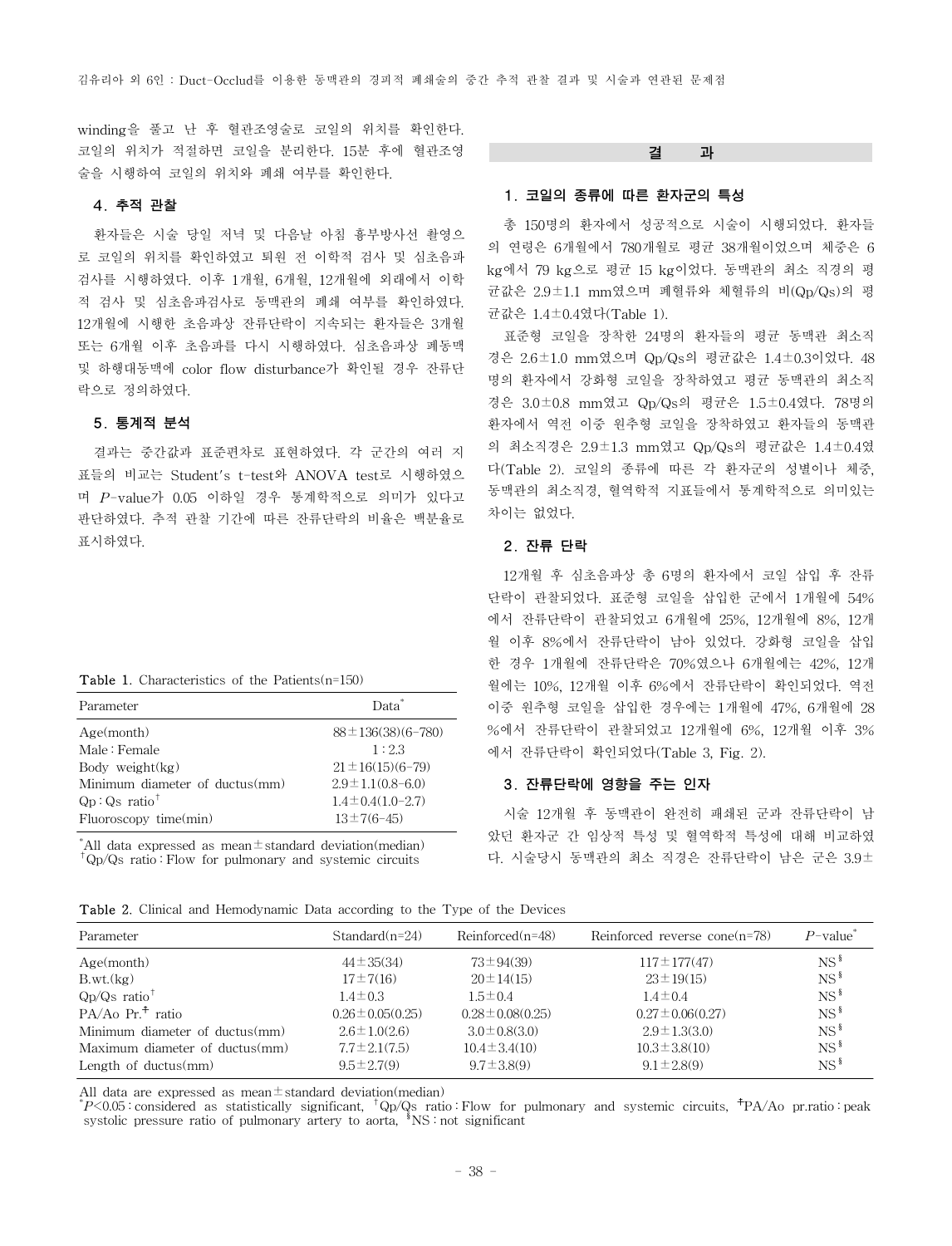|                                  | Immediate | month | 6 month | 12 month | >12 month |
|----------------------------------|-----------|-------|---------|----------|-----------|
| $Standard(n=24)$                 | 79%       | 54%   | 25%     | 8%       | 8%        |
| $Reinforced(n=48)$               | 98%       | 70%   | 42%     | 10%      | 4%        |
| Reinforced reverse cone $(n=78)$ | 89%       | 47%   | 28%     | 6%       | 3%        |
| $Total(n=150)$                   | 91%       | 60%   | 32%     | 8%       | 4%        |

Table 3. Incidences of the Residual Shunt according to the Type of Device and Follow-up Period



Fig. 2. Incidence of residual shunt according to the type of device and follow-up periods.



Fig. 3. Incidence of the residual shunt according to the minimum diameter of ductus arteriosus and type of Duct-Occlud. \* D : minimum diameter of patent ductus arteriosus.

1.1 mm였으며 패쇄된 군은 2.8±1.1 mm로 양쪽 군간에 통계학 적으로 유의한 차이를 보였다(*P*<0.05). 그러나 환자들의 나이, 몸무게, 동맥관의 길이, 동맥관의 최대직경, 시술당시 체혈류와 폐혈류의 비, 시술당시 대동맥과 폐동맥의 압력비 등에서는 통계 학적으로 유의한 차이가 나타나지 않았다(Table 4).

### 4. 합병증 및 시술 과정의 문제점

3명의 환자에서는 좌폐동맥으로, 2명의 환자에서는 하행대동 맥으로 색전이 발생하였다. 5명 환자 모두 코일 삽입 후 12시간 이내 색전이 일어났고 임상적인 증상은 없었으나 시술 후 시행 한 흉부 방사선 사진으로 코일의 색전여부를 확인할 수 있었다. 1명의 환자를 제외하고 4명에서 색전된 코일을 심도자실에서 스 내어로 제거할 수 있었고 두 번째 코일을 성공적으로 삽입할 수 있었다.

3명의 환자에서 강화형 코일을 삽입하는 과정에서 코일을 분 리하기 직전 Occlu-grip안에서 core wire가 끊어져 needle holder를 사용하여 코일을 분리시켜야 했다. 2명의 환자에서는 코일을 동맥관에 성공적으로 장착하였으나 코일을 core wire에 서 분리시키는 순간 코일이 원래의 형태를 이루지 못하고 코일 이 풀어져 스내어를 이용해 코일을 제거한 후 두 번째 코일을 삽입하였다(Fig. 4). 1명의 환자에서 시술 직후 1일 동안 대퇴동 맥의 맥박이 약하게 촉지되었으나 다음날부터 회복되었고 도플 러상 혈류의 장애는 관찰되지 않았다.

4명의 환자에서 코일의 삽입에 실패하였다. 실패한 환자들 중 3명은 동맥관의 최소 직경이 커서 코일이 쉽게 동맥관을 빠져나 와 시술을 포기하였으며 1명은 Kirchenko type B의 짧은 길이 의 동맥관으로 코일을 삽입 시 코일이 대혈관내로 돌출되는 양 상을 보였다.

코일을 성공적으로 장착한 환자들에서 시술 이후 용혈현상 및 추적 관찰 중 폐동맥의 협착소견은 관찰되지 않았고 폐쇄된 동 맥관에서 재개통(recanalization)된 경우도 관찰되지 않았다(Fig. 5).

고 찰

시술 후 12개월에 시행한 심초음파상 Duct-Occlud에 의한 동맥관의 완전 폐쇄율은 92%였고 12개월 이후 동맥관의 완전 폐쇄율은 96%였다. Rashkind umbrella device의 경우 12개월 후 심초음파상 완전 폐쇄율은 저자들에 따라 72%에서 83%로 보고된 바 있으며6-8) Gianturco coil의 경우 12개월 후 심초음파 로 확인된 완전폐쇄율은 87%에서 93%까지 보고되었다10, 11, 17, 21). Duct-Occlud의 경우 미국의 FDA phase I study에서는 12개월 후 심초음파 검사상 완전 폐쇄율을 94%(standard coil은 91%,  $reinforced$   $\coil$ 은  $100\%$ )로 보고하였으며 $^{14}$ , 일본에서 시행한 임 상실험에서는 6개월 후 완전 폐쇄율을 84%로 보고한 바 있다 $^{13}$ . Duct-Occlud로 시술 후 장기간의 추적 관찰 결과에 대해서는 아직은 보고된 바가 적으나 중등도 크기 이하의 동맥관의 경우 기존의 기구들과 유사하게 90% 이상의 높은 폐쇄율을 나타낼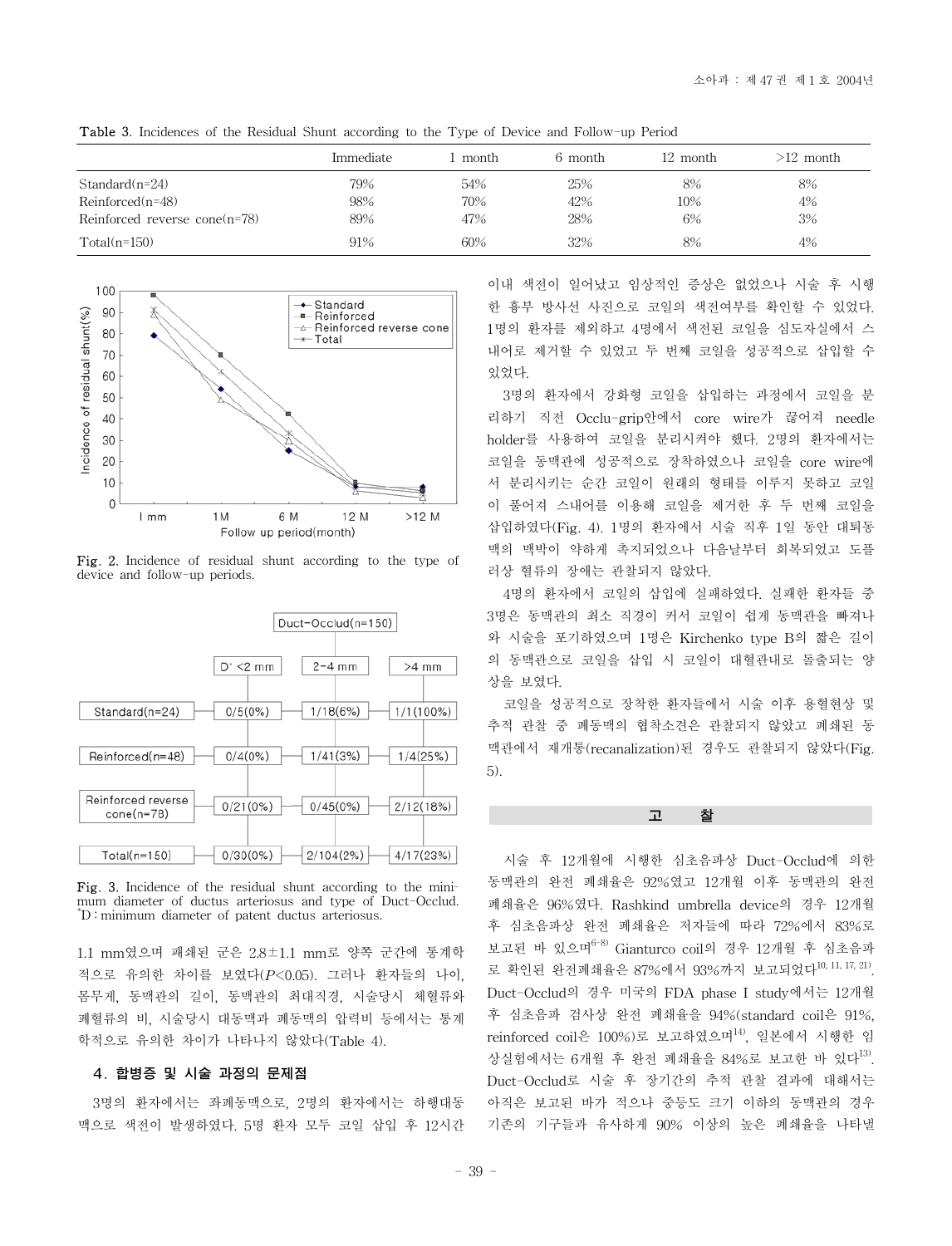| Parameter                      | Residual shunt $(-)(n=143)$ | Residual shunt $(+)(n=7)$ | $P$ -value <sup>*</sup> |
|--------------------------------|-----------------------------|---------------------------|-------------------------|
| Age(month)                     | $92 \pm 139(43)$            | $18 \pm 6(19)$            | $NS^{\frac{8}{3}}$      |
| B.wt.(kg)                      | $22 \pm 16(16)$             | $10\pm 3(11)$             | 0.06                    |
| $Q_D/Q_S$ ratio <sup>†</sup>   | $1.4 \pm 0.4(1.3)$          | $1.6 \pm 0.2(1.6)$        | $NS^{\frac{8}{3}}$      |
| $PA/Ao\ Pr.+ ratio$            | $0.27 \pm 0.06(0.26)$       | $0.29 \pm 0.04(0.29)$     | $NS^{\frac{8}{3}}$      |
| Minimum diameter of ductus(mm) | $2.8 \pm 1.1(2.8)$          | $3.9 \pm 1.1(4.0)$        | < 0.05                  |
| Maximum diameter of ductus(mm) | $9.8 \pm 3.5(9.0)$          | $9.9 \pm 2.4(10.0)$       | $NS^{\frac{8}{3}}$      |
| Length of ductus $(mm)$        | $9.4 \pm 3.2(9.0)$          | $8.8 \pm 2.7(8.0)$        | $NS^{\frac{8}{3}}$      |
|                                |                             |                           |                         |

Table 4. Clinical and Hemodynamic Data according to the Residual Shunt

All data are expressed as mean $\pm$ standard deviation(median)

\* *P*<0.05 : considered as statistically significant, †Qp/Qs ratio : Flow for pulmonary and systemic circuits, ☨PA/Ao pr.ratio : peak systolic pressure ratio of pulmonary artery to aorta,  $\frac{1}{3}NS : not significant$ 



Fig. 4. Distortion of the original shape of coil during the procedure. (A) The Duct-Occlud was delivered to the PDA through the right ventricle and pulmonary artery. (B) After detachment of the coil from the Duct-occlud system, the distal windings of the coil were released and the original shape of the coil was distorted.



Fig. 5. Complications and procedure-related problems and its solutions.

#### 수 있을 것으로 생각된다.

Duct-Occlud는 동맥관의 형태와 유사하게 모래시계형태나 이중 원추형으로 만들어져 대동맥쪽 팽대부에 잘 끼워지도록 개 발되었다. 이 Duct-Occlud system은 간단하고 안전한 controlled-release 시스템으로 시술이 간편하고 코일을 이식 카테 터에서 분리하기 전 코일을 이식카테터로 다시 후퇴시킬 수 있 어 코일이 적절한 위치에 있도록 여러 차례 위치 변경이 가능하 며 잘못 삽입되었을 경우 코일의 제거가 용이하다는 장점이 있 다14, 20). 또한 다양한 크기와 강도를 가진 코일이 개발되어 동맥 관의 크기 및 형태에 따라 선택이 가능하며 4 French나 5 French의 카테터를 사용함으로 작은 영아에서도 큰 혈관손상 없이 시술을 시행할 수 있다.

본 연구에서는 초기에 24명의 환자에서 표준형 코일이 삽입 되었으며 1997년부터 48명의 환자에서 강화형 코일, 1999년부터 78명의 환자에서 역전 이중 원추형 코일이 사용되어 왔다. 표준 형 코일이 사용됐던 24명의 환자 중 2명에서 12개월 후 잔류단 락이 남아 완전 폐쇄율은 92%였다. 반면에 강화형 코일은 12개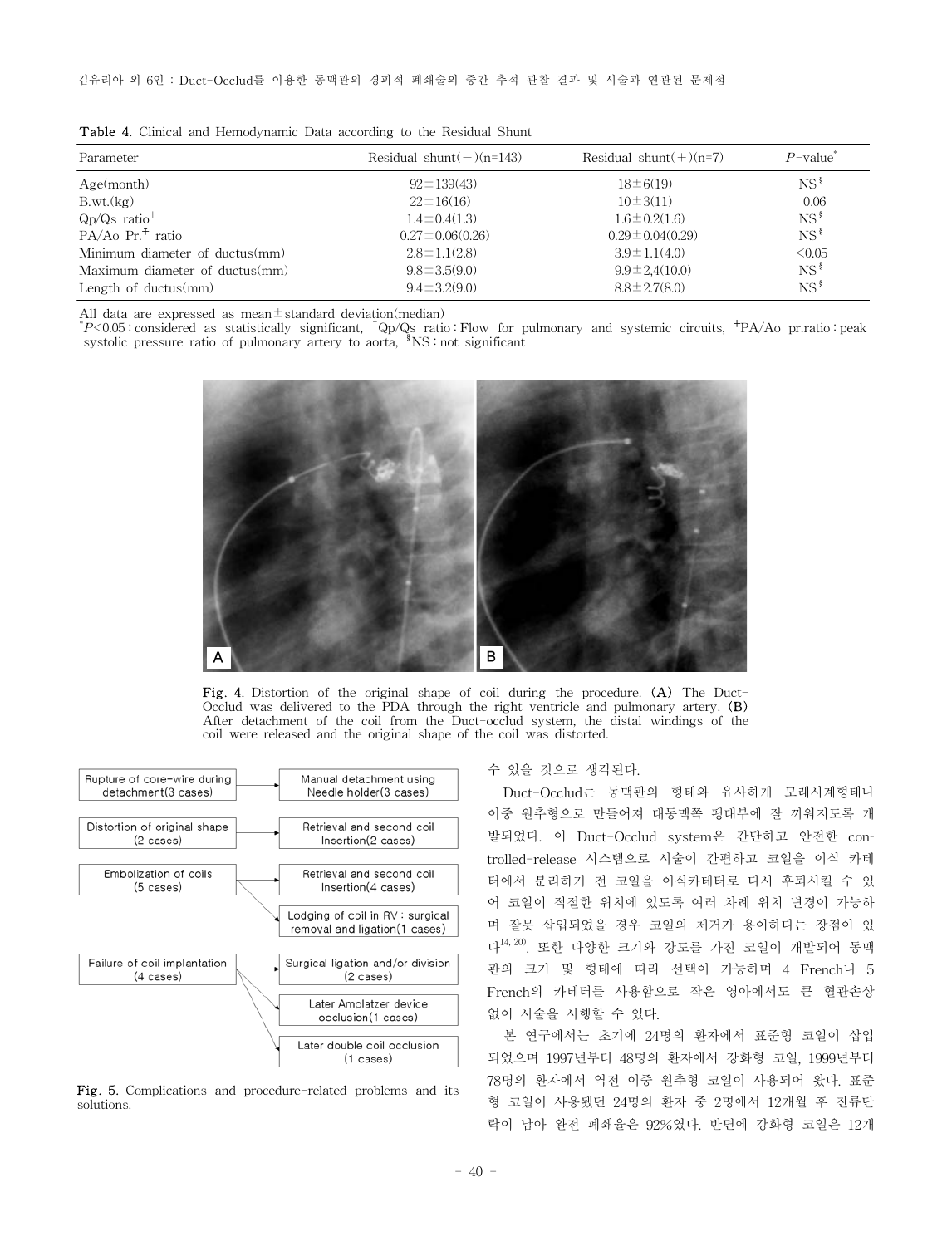월 후 48명 중 2명에서 잔류단락이 남았고 역전 이중 원추형 코 일은 78명 중 2명에서만 잔류단락이 남아 각각 96% 및 97%의 환자에서 심초음파상 동맥관의 완전 폐쇄가 관찰되었다. 각각의 환자군에서 환자들의 연령이나 체중, 동맥관의 최소직경, 혈역학 적 지표에서 의미있는 차이가 없었다.

시술 후 잔류단락은 동맥관의 최소직경에 영향을 받으며 동맥 관의 길이나 동맥관의 형태, 혈역학적 지표, 환자의 성별, 체중 등과는 무관한 것으로 생각된다. 4 mm 미만의 중등도 이하의 동맥관은 코일의 종류와 무관하게 12개월 후 총 98%에서 동맥 관의 완전 폐쇄가 관찰되었으나 4 mm 이상의 동맥관의 경우는 77%에서 12개월 후 심초음파상 완전 폐쇄 소견을 보였다. 기구 의 종류에 따라서 4 mm 미만의 동맥관의 경우 표준형 코일과 강화형 코일 은 12개월 후 완전폐쇄율이 각각 95%와 98%였고 역전 이중 원추형 코일은 4 mm 미만의 동맥관에서 완전폐쇄율 이 100%에 달하였다. 반면에 최소 직경이 4 mm 이상의 동맥관 의 경우는 역전 이중 원추형 코일에서도 잔류단락이 18%에서 관찰되어 최소직경이 4 mm 이상인 큰 동맥관의 폐쇄에는 아직 제한이 있다고 생각된다(Fig. 3). 최근에는 Nit-Occlud double disk나 Amplatzer duct occluder가 사용되고 있으며 4 mm 이 상의 큰 동맥관에서 경피적 폐쇄술을 시도하고 있다<sup>22</sup>.

Duct-Occlud는 시술 직후 및 1개월 때는 다른 기구들보다 상대적으로 높은 비율인 91%, 60%에서 잔류단락이 확인되었으 나 6개월과 12개월에 시행한 심초음파상에서는 각각 32%, 8% 의 환자에서 잔류단락이 관찰되어 시술 직후 잔류단락이 관찰되 더라도 많은 환자에서 시간이 지나면서 자연 폐쇄가 진행됨을 알 수 있다. 잔류단락이 남았던 환자들에서는 뚜렷한 임상적인 증상 및 징후는 나타나지 않았고 잔류단락은 모두 혈역학적 의 미를 갖지 않을 정도로 소량이었다. 그러나 시술 후 남은 소량 의 무증상의 잔류단락의 경우 어느 시점에서 재시술을 결정할 지에 대한 뚜렷한 지침은 아직 확립되지 않은 상태이다. 많은 저자들은 카테터를 통한 동맥관의 폐쇄술을 시행 받은 후 남는 소량의 잔류단락의 경우 시간이 지나면서 특별한 합병증 없이 자연적으로 폐쇄된다고 보고하고 있고 잔류단락이 소량일 경우 혈역학적 중요성이 거의 없으며 감염성 심내막염의 발생도 없었 다고 보고하고 있다8, 11, 14, 17). 또한 시술 직후 혈관조영술이나 심 초음파상 잔류단락이 소량 남더라도 코일의 위치 및 형태가 적 절하고 혈역학적 영향이 없다면 1년 이상 추적관찰하며 폐쇄가 진행되는 지 여부를 확인해야 한다고 보고한 바 있다14, 17). 그러 나 코일 시술 후 잔류단락에 대한 좀더 장기간의 추적 관찰 및 재시술의 적응 시기, 감염성 심내막염에 대한 화학적 예방여부 등에 대한 연구가 좀 더 진행되어야 할 것이다.

Duct-Occlud는 간단한 controlled release mechanism으로 코일이 적절한 위치에 장착되도록 코일이 분리되기 전 코일을 catheter 내로 후퇴시켜 위치의 재조정이 가능하도록 되어 있다. 따라서 코일의 위치가 부적절하여 여러 차례 시술하는 것을 막 아 경제적 부담을 줄이고 코일의 색전의 위험을 줄일 수 있다. 본 저자들의 경우 색전이 발생한 경우는 150명 중 5명이었다(3 %). 3명에서는 좌폐동맥으로, 2명에서는 하행대동맥으로 코일의 색전이 일어났다. 5명 모두 시술 12시간 내에 색전이 발견되었 으며 이후 추적 관찰 동안 코일의 색전이나 위치이동은 한명도 없었다. 4명의 환자에서 심도자실에서 스내어를 이용하여 색전된 코일을 제거하고 두 번째 코일을 성공적으로 삽입하였으나 1명 의 환자에서는 좌폐동맥으로 색전된 코일을 스내어로 제거하는 도중 우심실을 지나던 코일이 삼첨판에 걸려 제거할 수 없어 개 흉수술을 시행하여 코일제거 및 동맥관 결찰을 시행하였다. 이 환자는 체중 6 kg의 환자였으며 직경이 크고 긴 유도관(sheath) 을 삽입함으로써 혈관이 손상되는 것을 피하기 위해 코일을 양 쪽에서 스내어로 잡아 편 후 제거를 시도하였다. 그러나 한쪽 스내어의 조작이 잘못되어 삼첨판 아래쪽에서 코일이 척삭을 감 아 제거할 수 없었고 개흉수술을 시행하여 코일을 제거하고 동 맥관의 결찰을 시행하였다.

3명의 환자에서 코일을 동맥관에 삽입한 후 코일을 분리시키 기 직전 core wire가 Occlu-Grip 안에서 끊어져 코일을 장착할 수 없었다. 3명 모두 11 mm 강화형 코일을 사용하였으며 needle holder를 이용하여 직접 코일을 분리해야 했다. 2명의 환자 에서는 코일을 삽입한 후 core wire에서 분리시키자마자 코일이 원래의 형태를 유지하지 못하고 풀려버렸고 변형된 코일을 스내 어로 제거한 후 다른 코일로 장착해야 했다(Fig. 4). Duct-Occlud 장착에 실패한 경우가 4명이 있었으며 이들 환자들 중 3명은 동맥관의 최소 직경이 커서 코일을 장착한 후에도 잔류단 락이 크고 코일이 쉽게 동맥관을 빠져 나와 시술을 포기하였으 며 1명은 Kirchenko type B로 동맥관의 길이가 짧아 코일을 분 리한 후 폐동맥이나 하행 대동맥 쪽으로 코일의 일부가 돌출되 어 코일을 다시 제거한 후 수술적 결찰이나 Amplatzer occluder를 이용하여 재시술을 시행하였다. 시술 후 시행한 일반혈 액검사상 용혈의 증거는 관찰되지 않았고 이후 추적 관찰 동안 감염성 심내막염 발생은 없었다. 심초음파 검사상 폐동맥의 협착 이나 기구의 돌출로 인한 대혈관의 혈류장애, 기구로 폐쇄 된 동맥관에서의 재개통(recanalization)도 관찰되지 않았다(Fig. 5).

결론적으로 최소직경이 4 mm 이하인 중등도 이하의 동맥관 의 경우 Duct-Occlud에 의한 경피적 폐쇄술로 96%에서 12개월 이후 동맥관의 완전 폐쇄를 확인할 수 있었다. 시술 후 코일의 색전은 3%의 환자에서 발생하였고 경피적으로 색전된 코일의 제거가 가능하였다. 따라서 4 mm 이하의 중등도이하 동맥관의 경우 Duct-Occlud에 의한 경피적 폐쇄술이 작은 소아에서도 큰 합병증 없이 시행할 수 있는 안전하고 효과적인 방법으로 생각 된다. 경피적 동맥관 폐쇄술 후 잔류단락의 유무는 동맥관의 최 소 직경에 영향을 받으므로 시술전 동맥관의 직경에 대한 정확 한 평가가 필요할 것으로 생각된다. 또한 드물기는 하나 시술 과정 중에 발생한 core wire의 절단이나 코일 장착 후 코일 형 태의 변형 등의 문제점에 대한 개선과 함께 최근 개선된 기구에 서 같은 문제가 발생하는 지에 대한 관찰이 필요할 것으로 생각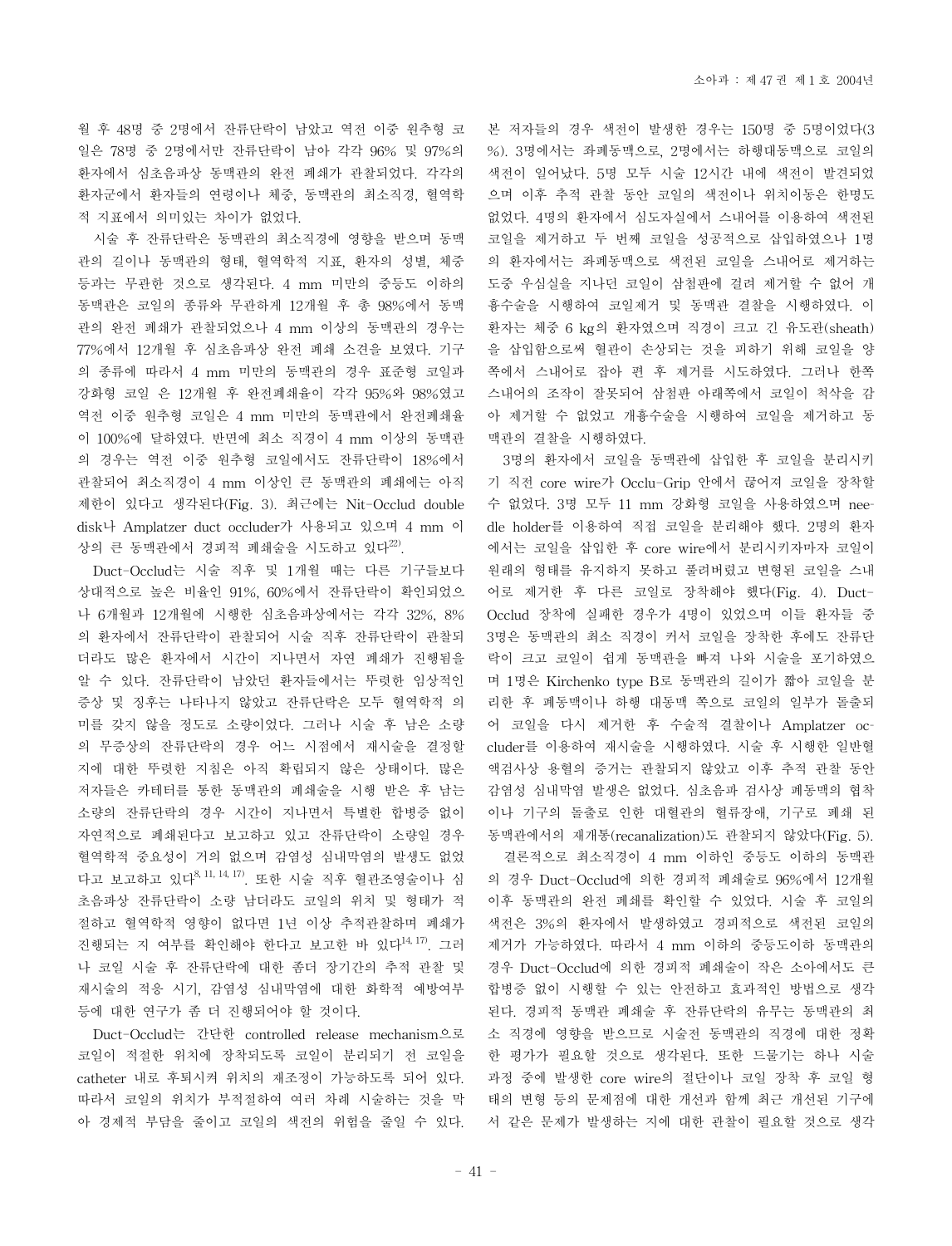된다.

#### 요 약

목 적: 카테터를 통한 경피적 동맥관의 폐쇄술은 현재 중등 도 이하의 동맥관개존증의 표준적인 치료로 시행되고 있다. 본 연구에서는 Duct-Occlud를 이용한 경피적 동맥관 폐쇄술 이후 최소 12개월간 추적 관찰한 환자에서 잔류단락의 발생 빈도와 잔류단락 발생에 영향을 줄 수 있는 인자를 분석하고 시술 과정 중 발생한 문제점 및 합병증에 대해 보고하고자 한다.

방 법: 1996년 3월부터 2002년 8월까지 연세대학교 심장혈관 센터 심장소아과에서 동맥관 개존증을 진단받고 Duct-Occlud로 경피적 동맥관 폐쇄술을 시행받은 154명의 환자들을 대상으로 하였다. Duct-Occlud는 Standard coil, Reinforced coil, Reinforced reverse cone coil의 3가지 종류를 사용하였으며 환자들 은 시술 후 1개월, 6개월, 12개월에 이학적 검사 및 심장초음파 를 시행하여 잔류단락의 유무를 확인하였다.

결 과: 총 154명 중 150명에서 코일의 삽입에 성공하였다. 12 개월 후 96%의 환자에서 초음파상 완전 폐쇄가 확인되었다. 12 개월 후 심초음파상 Standard coil의 경우 8%(2/24)에서 잔류단 락이 남았고 Reinforced coil의 경우 4%(2/48), Reinforced reverse cone coil은 3%(2/78)에서 잔류단락이 확인되었다. 4 mm 이하의 동맥관에서의 완전 폐쇄율은 기구의 종류와 무관하게 98 %에 달하였고 4 mm 이상의 동맥관은 23%에서 12개월 후 심 초음파상 잔류단락이 확인되었다. 동맥관의 최소 직경이 시술 후 잔류단락에 영향을 주며 다른 혈역학적 지표나 동맥관의 형태는 잔류단락과 무관하였다. 3%(5/150)에서 코일의 색전이 발생하였 고 이중 4명에서는 심도자실에서 코일을 제거하고 두 번째 코일 을 삽입하였다. 3명에서 코일을 분리하기 전 core-wire가 끊어 지는 문제가 있었고 2명에서는 코일 분리 직후 코일의 형태가 변형되어 원래의 코일을 제거하고 두 번째 코일을 삽입하였다. 시술 후 용혈현상, 추적 관찰 중 감염성 심내막염, 폐동맥의 협 착소견이나 동맥관의 재개통은 관찰되지 않았다.

결 론: Duct-Occlud를 이용한 경피적 동맥관 폐쇄술은 4 mm 이하의 동맥관에서 효과적이고 작은 소아에서도 안전한 방 법으로 생각된다. 동맥관의 최소직경이 시술 후 잔류단락의 발생 에 영향을 줄 수 있는 인자로 시술 전 동맥관의 직경에 대한 정 확한 평가가 필요하며 시술 도중 발생한 core wire의 절단이나 코일의 형태의 변형 등의 문제에 대한 개선이 필요할 것으로 생 각된다.

#### References

1) Rothman A, Lucas VW, Sklansky MS, Cocalis MW, Kashani IA. Percutaneous coil occlusion of patent ductus arteriosus. J Pediatr 1997;130:447-54.

- 2) Shim D, Beekman RH 3rd. Transcatheter management of patent ductus arteriosus. Pediatr Cardiol 1998;19:67-71.
- 3) Campbell M. The natural history of persistent ductus arteriosus. Br Heart J 1968;30:4-13.
- 4) Fisher RG, Moodie DS, Sterba R, Gill CC. Patent ductus arteriosus in adults-long-term follow up : nonsurgical versus surgical treatment. J Am Coll Cardiol 1986;8:280-4.
- 5) Porstmann W, Wierny L, Warnke H. Der Verschluss des Ductus arteriosus persistens ohne thorakotomie. Thoraxchirugie 1967;15:199-203.
- 6) Rashkind WJ, Mullins CE, Hellenbrand WE, Trait MA. Non-surgical closure of patent ductus arteriosus : clinical application of the Rashkind PDA Occluder System. Circulation 1987;75:583-92.
- 7) Report of the European registry : transcatheter occlusion of Persistent arterial duct. Lancet 1992;340:1062-6.
- 8) Hosking MC, Benson LN, Musewe N, Dyck JD, Freedom RM. Transcatheter occlusion of the persistently patent ductus arteriosus : Forty-month follow up and prevalence of residual shunt. Circulation 1991;84:2313-7.
- 9) Rao PS, Wilson AD, Sideris EB, Chopra PS. Transcatheter closure of patent ductus arteriosus with buttoned device : first successful clinical application in a child. Am Heart J 1991;121:1799-802.
- 10) Moore JW, George L, Kirkpatrik SE, Mathewson JW, Spicer RL, Yzark K, et al. Percutaneous closure of the small patent ductus arteriosus using occluding coils. J Am Coll Cardiol 1994;23:759-65.
- 11) Hijazi MZ, Geggel RL. Results of antegrade transcatheter closure of patent ductus arteriosus using single or multiple Gianturco coils. Am J Cardiol 1994;74:925-9.
- 12) Tometzki AJ, Arnold R, Peart I, Sreeram N, Abdulhamed JM, Godman MJ, et al. Transcatheter occlusion of the patent ductus arteriosus with Cook detachable coils. Heart 1996;76:531-5.
- 13) Shinichi Oho, Akira Ishitawa. Transcatheter occlusion of the patent ductus arteriosus with new detachable coil system(Duct Occlud). Jpn Circ J 1998;62:489-93.
- 14) Moore JW, DiMeglio D, Javois AP, Takahashi M, Berdjis F, Cheatham JP. Results of the phase I Food and Drug Administration clinical trial of duct-occlud device occlusion of patent ductus arteriosus. Cathet Cardiovasc Interv 2001; 52:74-8.
- 15) Cambier PA, Kirby WC, Wortham DC, Moore JW. Percutaneous closure of the small(less than 2.5 mm) patent ductus arteriosus using coil embolization. Am J Cardiol 1992; 69:815-6.
- 16) Lloyd TR, Fedderly R, Mendelsohn AM, Sandhu SK, Beekman RH 3rd. Transcatheter occlusion of patent ductus arteriosus with Gianturco coils. Circulation 1993;88:1412-20.
- 17) Shim D, Fedderly RT, Beekman RH 3rd, Ludomirsky A, Young ML, Shork A, et al. Follow-up of coil occlusion of patent ductus arteriosus. J Am Coll Cardiol 1996;28:207-11.
- 18) Tometzki A, Chan K, De Giovanni J, Houston A, Martin R, Redel D, et al. Total UK multi-centre experience with a novel arterial occlusion device(Duct Occlud pfm). Heart 1996;76:520-4.
- 19) Tometzki AJ, Houston AB, Redington AN, Rigby ML, Re-